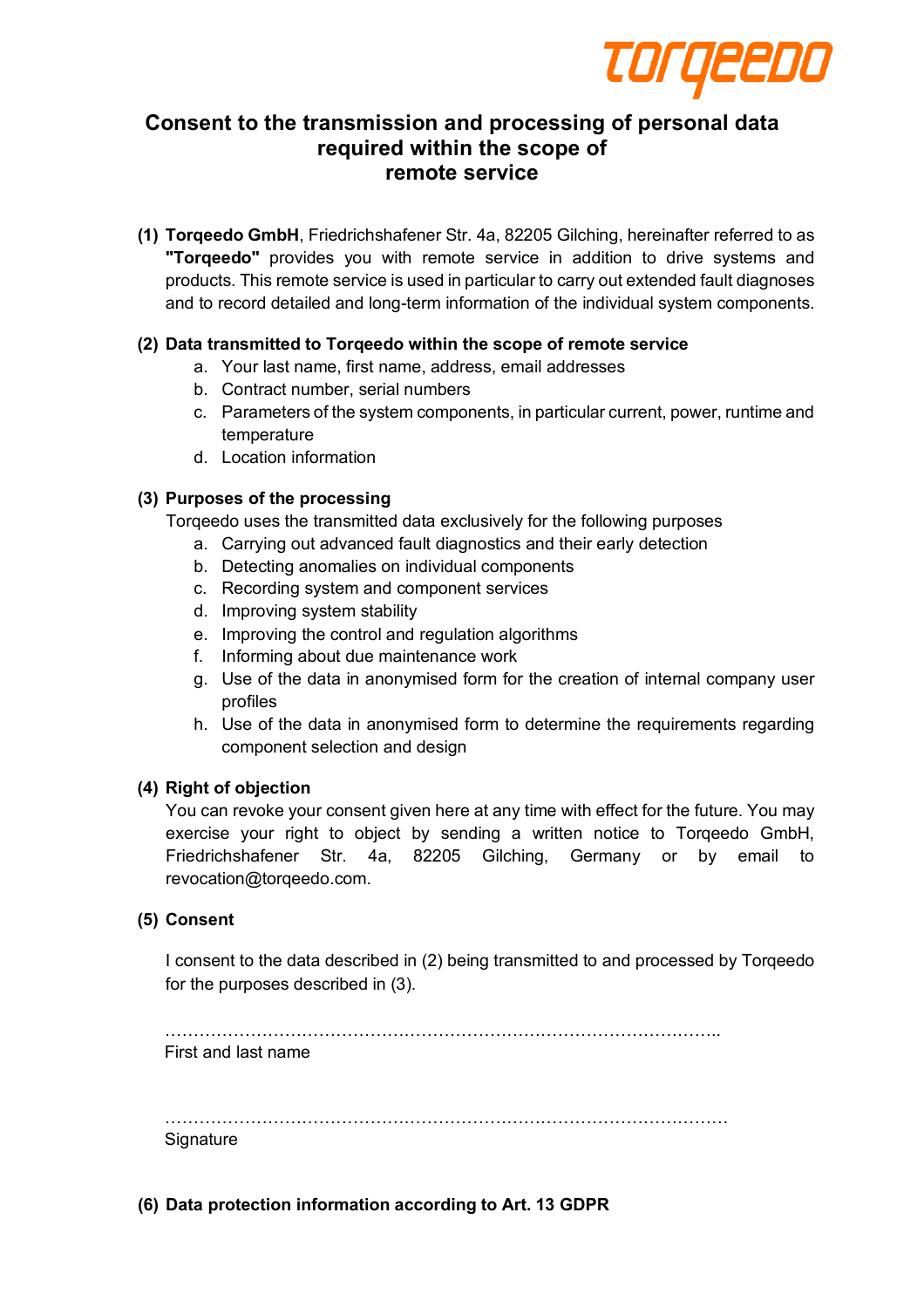

The data protection information regarding the data collected and processed within the scope of the remote service can also be found on the Internet at www.torqeedo.com.

# **Data protection information according to Art. 13 GDPR on Torqeedo remote service**

By means of this data protection information, we would like to inform you about the data collected within the scope of remote service and make you aware of your rights, which are guaranteed to you by the European Data Protection Regulation.

## **Responsible body**

Torqeedo GmbH Dr Alf-Joachim Harkort Dr Markus Müller Friedrichshafener Str. 4a 82205 Gilching Germany Phone: +49 (0) 8153 - 9215 - 100 Fax: +49 (0) 8153 - 9215 - 319 Email: info@torqeedo.com Website: www.torqeedo.com

### **Data protection officer contact details**

Mr Robert Schöttl Tel. +49 (0) 8131 3333 220 Fax +49 (0) 8131 3385 388 Email: datenschutz@torqeedo.com

#### **Purposes of the processing**

Torqeedo uses the transmitted data exclusively for the following purposes

- a. Carrying out advanced fault diagnostics and their early detection
- b. Detecting anomalies on individual components
- c. Recording system and component services
- d. Improving system stability
- e. Improving the control and regulation algorithms
- f. Informing about due maintenance work

#### **Legal basis of the processing**

Processing only takes place if you have given your consent (Art. 6(1)(a) GDPR).

#### **Receiver**

The data collected as part of remote service will be processed exclusively by Torqeedo. A transfer to third parties does not take place.

#### **Third-country transfers**

A transfer to third countries does not take place and is not planned.

#### **Duration of storage**

As long as you do not object to the collection/processing, the collected data will be stored for the duration of the remote service contract.

If you withdraw your consent, your data will be deleted after receipt of the objection.